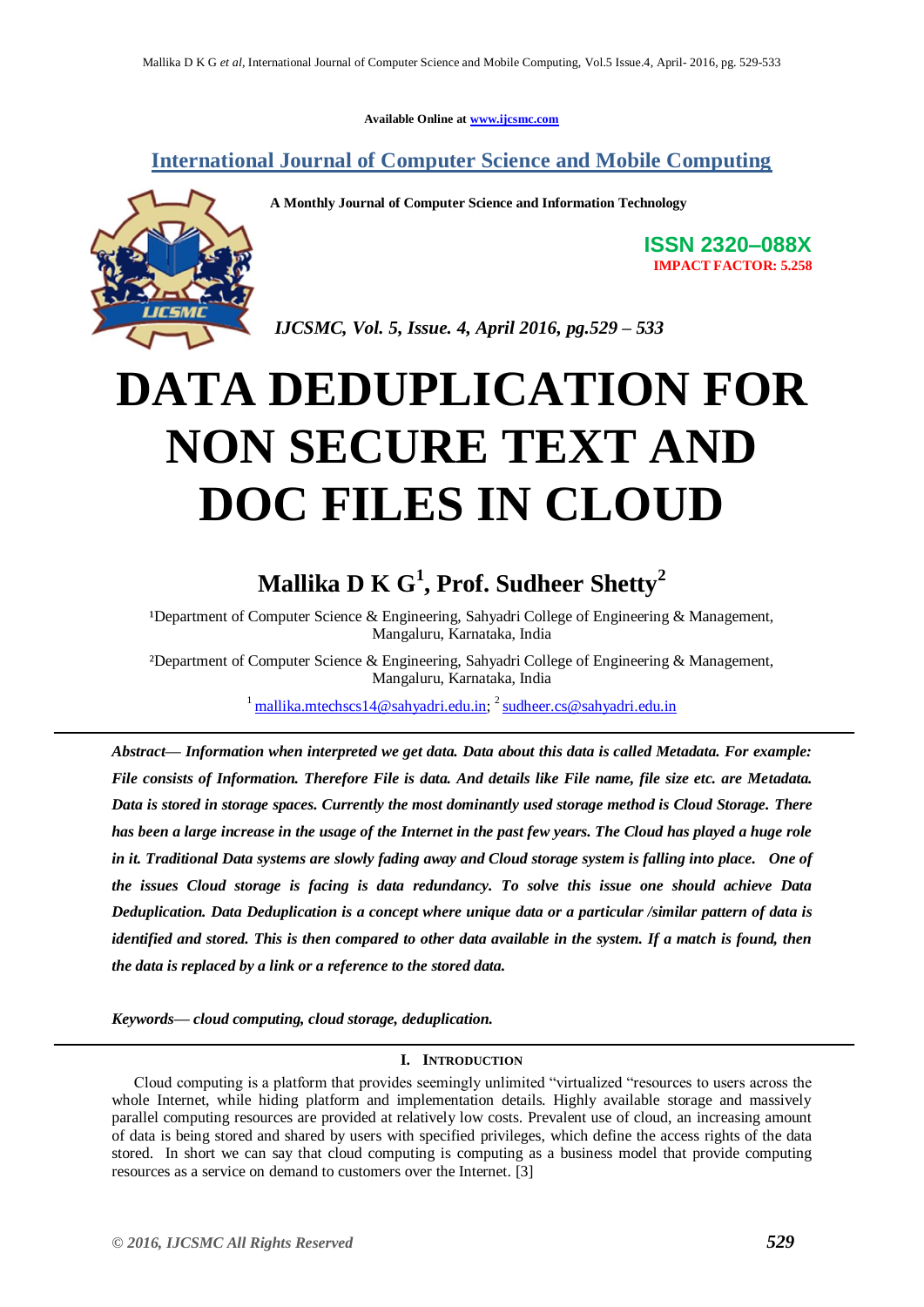Cloud providers pool computing resources together to serve customers via a multi-tenant model. Computing resources are delivered over the Internet where customers can access them through various client platforms. Customers can access the resources on-demand at any time without human interaction with the cloud provider. From a customers' point of view, computing resources are infinite, and customer demands can rapidly change to meet business objectives. This is facilitated by the ability for cloud services to scale resources up and down on demand leveraging the power of virtualization. Moreover, cloud providers are able to monitor and control the usage of resources for each customer for billing purposes, optimization resources, capacity planning and other tasks. Cloud storage is one of the services in cloud computing which provides virtualized storage on demand to customers.

Cloud storage can be used in many different ways. [4] For example, customers can use cloud storage as a backup to store a backup copy of data, as opposed to maintaining their own storage disks. Establishments have moved their archival storage to the cloud which they can achieve more capacity at a lesser cost, rather than buying additional physical storage. Applications running in the cloud also require temporary or permanent data storage in order to support the applications.

As the amount of data in the cloud is rapidly increasing, customers expect to reach the on-demand cloud services at any time, while providers are required to maintain system availability and process a large amount of data. Providers need a way to dramatically reduce data volumes, so they can reduce costs while saving energy consumption for running large storage systems. [2] This is where the concept of data deduplication can plays a key role

In this paper we propose a novel approach that makes use of data deduplication. Logical pointers are created for other copies instead of storing redundant data. Deduplication can reduce both storage space and network bandwidth [5].

#### **II. LITERATURE SURVEY**

#### *A. Existing Deduplication Architecture:*

We are looking at system architectures of existing works of deduplication for cloud backup services such as SAM [11], AA-Dedupe [8], CABdedupe [9], and SHHC [10].

SAM [10] system architecture is composed of three subsystems: File Agent, Master Server and Storage Server. Clients subscribe to backup services, then File Agents are distribute and installed on their machines, while service provider provides Master Server and Storage Server in datacentre to serve the backup requests from clients. Most of existing solutions that use deduplication technology primarily focus on the reduction of backup time while ignoring the restoration time. The authors proposed CABdedupe [16], a performance booster for both cloud backup and cloud restore operations, which is a middleware that is orthogonal and can be integrated into any existing backup system. CABdedupe consists of CAB-Client and CAB-Server, which is placed on the original client and server modules in existing backup systems.

The main aim of these related works are the following: SAM aims to achieve an optimal trade-off between deduplication efficiency and deduplication overhead, CABdedupe reduces both backup time and restoration time. AA-Dedupe [15] aims to reduce the computational overhead, increase throughput and transfer efficiency, while SHHC [17] tries to improve fingerprint storage and lookup mechanism, however has a concern of scalability. SHHC is a novel Scalable Hybrid Hash Cluster designed for improving response times to fingerprint lookup process. Because of a large number of simultaneous requests are expected in cloud backup services.

In order to solve this problem, the hash cluster is designed for high load-balancing, scalability and minimizing the cost for each fingerprint lookup query. The hash cluster is designed as middleware between the clients and the cloud storage. It provides the fingerprint storage and lookup service.

There are other works on deduplication storages which their architectures are designed for scalability issue, for example; Extreme Binning [12], and Droplet [13].

Extreme Binning is used to build a distributed file backup system. The architecture of such system is composed of several backup nodes. Each backup node consists of a compute core and RAM along with a dedicated attached disk. The first task when a file arrives to the system for backup is, it must be chunked. The system can delegate this task to any one of the backup nodes by choosing one according to the system load at that time. After chunking, stateless routing algorithm is used to route the chunked file by using its chunk ID. The chunked file will be routed to a backup node where it will be deduplicated and stored.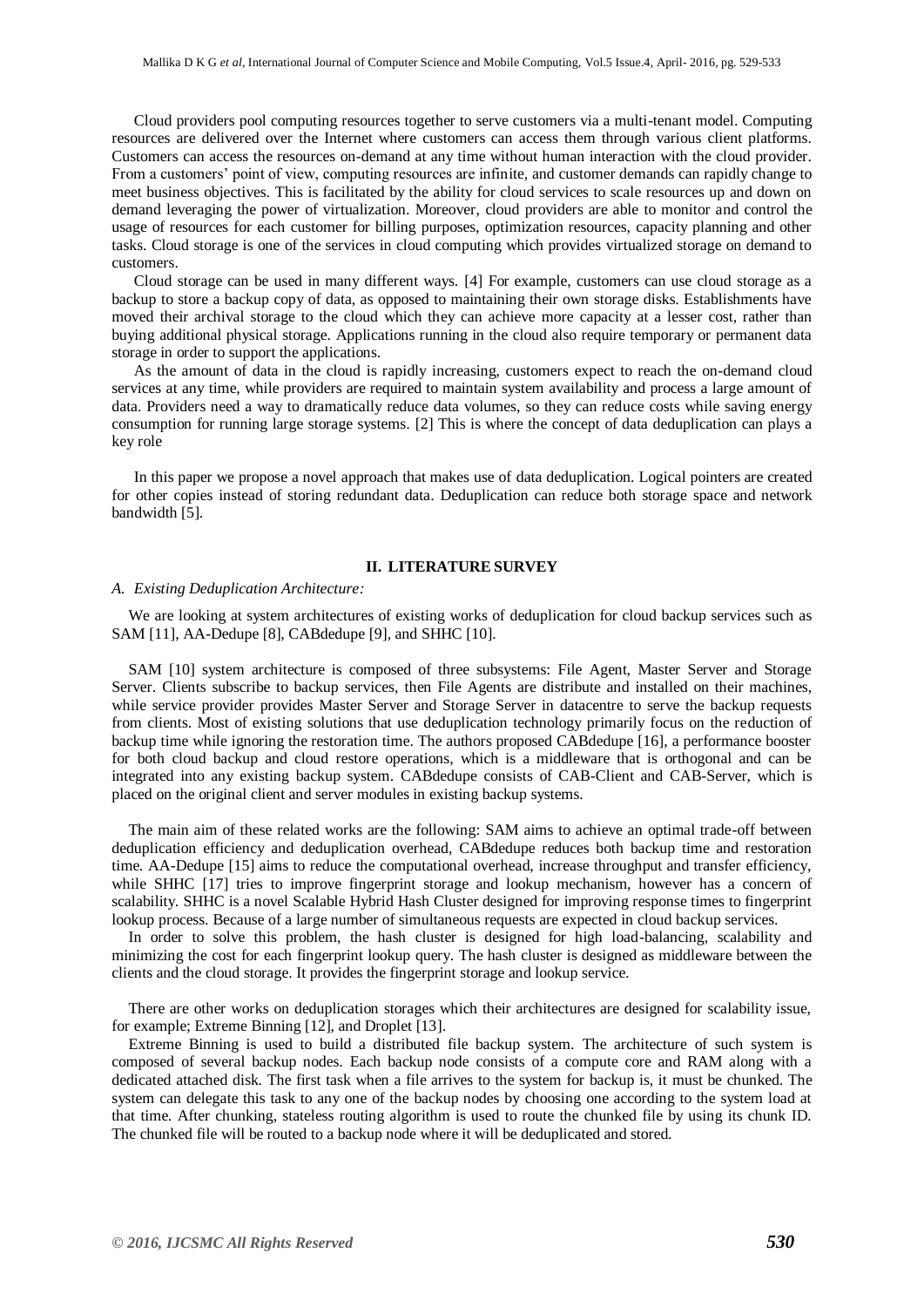Droplet, a distributed deduplication storage system designed for high throughput and scalability. It consists of three components: a single meta server that monitors the entire system status, multiple fingerprinting servers that run deduplication on input data stream, and multiple storage nodes that store fingerprint index and deduplicated data blocks. Meta server maintains information of fingerprinting and storage servers in the system. When new nodes are added into the system, they need to be registered on the meta server first. The meta server provides a routing service with this information.

The client first connects to the meta server and queries for list of fingerprinting servers, and then connects to one of them. After this, a raw data stream containing backup content will be sent to this fingerprinting server, which calculates data block fingerprints and replies results to the client. Fingerprint servers check duplicated fingerprint by querying storage servers.

The nature of data in cloud storage is dynamic [1], [14]. For example, data usage in cloud changes overtime, some data chunks may be read frequently in period of time, but may not be used in another time period. Some datasets may be frequently accessed or updated by multiple users at the same time, while others may need the high level of redundancy for reliability requirement. Therefore, it is crucial to support this dynamic feature in cloud storage. However, current approaches are mostly focused on static scheme, which limits their full applicability in dynamic characteristic of data in cloud storage.

#### *B. Motivation for Proposed System*

When a simple non secure .txt or .doc file has to be uploaded to the system, the existing deduplication methods are unnecessary since security aspect doesn't come into picture. Even if the existing systems are used, the complexity will exist which results in needless usage of resources. Hence we propose a system for nonsecure files with reduced complexity in the system.

#### *C. Related Works*

Waraporn Leesakul, Paul Townend, Jie Xu used propose a dynamic deduplication scheme for cloud storage, which aiming to improve storage efficiency and maintaining redundancy for fault tolerance.

In order to improve availability while maintaining storage efficiency, Waraporn Leesakul, Paul Townend, Jie Xu [2] proposed a deduplication system which considers both the dynamicity and taking Quality of Service (QoS) of the Cloud environment into consideration. After identifying the duplication, the Redundancy Manager then calculates an optimal number of copies for the file based on number of references and level of QoS necessary. The numbers of copies are dynamically changed based on the changing number of references, level of QoS and demand for the files. The changes are monitored, for example, when a file is deleted by a user, or the level of QoS of the file has been updated, this will trigger the redundancy manager to re-calculate an optimal number of copies.

Authors Chun-I Fan, Shi-Yuan Huang, and Wen-Che Hsu [6] brief us about the following in their paper. In cloud environments, users store their data or files in cloud storage but it is not infinitely large. In order to reduce the requirement of storage and bandwidth, data deduplication has been applied. Users can share one copy of the duplicate files or data blocks to eliminate redundant data. Besides, considering the privacy of sensitive files, the users hope that the cloud server cannot know any information about those files. They often use certain encryption algorithms to protect the sensitive files before storing them in the cloud storage. Unfortunately, previous schemes have a security problem. These schemes did not satisfy semantic security. They propose a hybrid data deduplication mechanism which provides a practical solution with partial semantic security.

When studied a paper authored by Pasquale Puzio, Refik Molva, Melek O¨nen, Sergio Loureiro [7]., We learn that with the continuous and exponential increase of the number of users and the size of their data, data deduplication becomes more and more a necessity for cloud storage providers. By storing a unique copy of duplicate data, cloud providers greatly reduce their storage and data transfer costs. The advantages of deduplication unfortunately come with a high cost in terms of new security and privacy challenges.

They propose ClouDedup, a secure and efficient storage service which assures block-level deduplication and data confidentiality at the same time. Although based on convergent encryption, ClouDedup remains secure thanks to the definition of a component that implement an additional encryption operation and an access control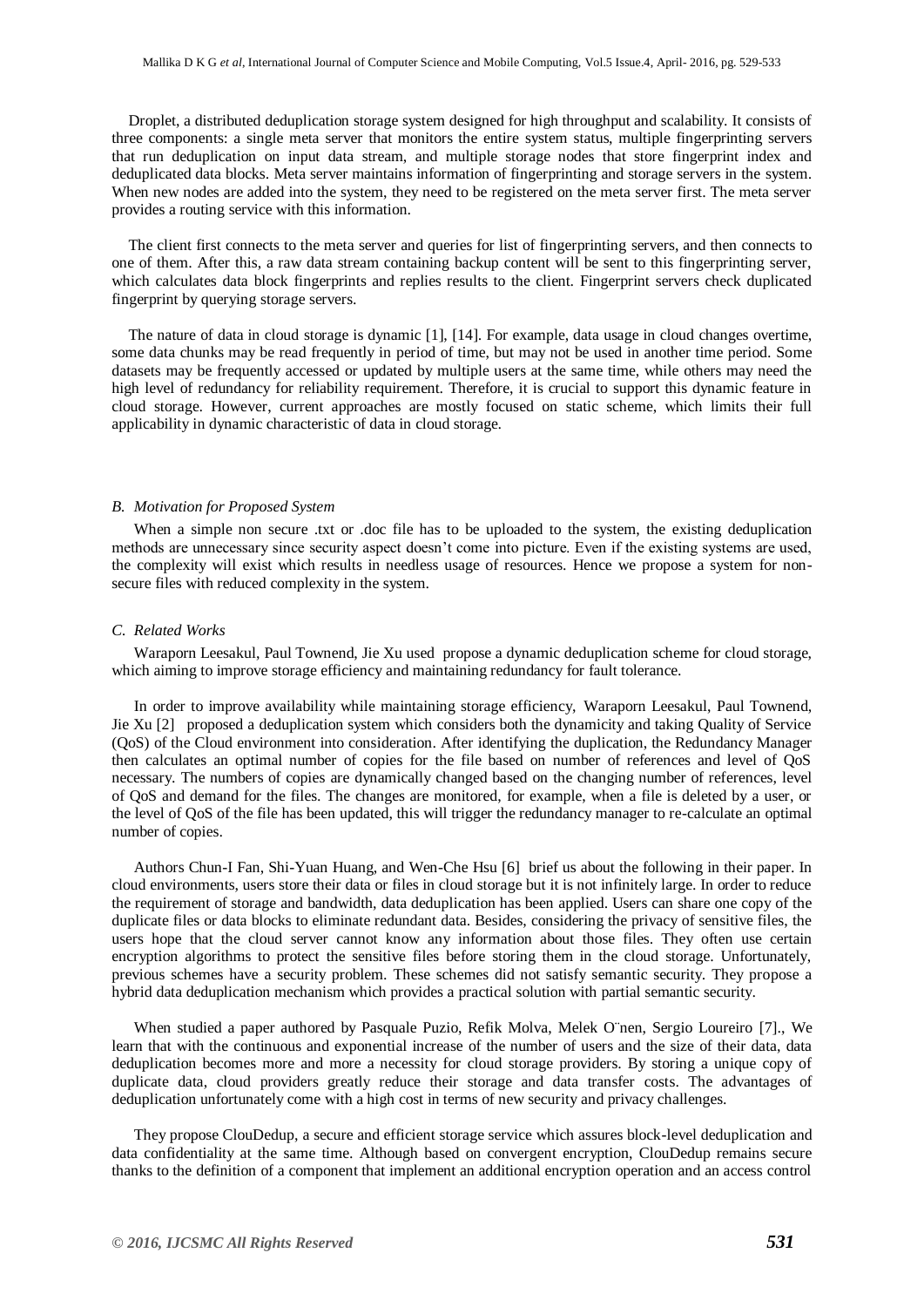mechanism. Furthermore, as the requirement for deduplication at block-level raises an issue with respect to key management, we suggest including a new component in order to implement the key management for each block together with the actual deduplication operation. We show that the overhead introduced by these new components is minimal and does not impact the overall storage and computational costs.

#### **III.MODEL AND ARCHITECTURE**

#### *A. Proposed System*

We are in a need of a system that can upload non secure documents into the cloud removing redundancy thereby eliminating extra usage of storage space and unnecessary usage of bandwidth by eradicating uploading of redundant data.

#### *B. System Architecture*

The architectural design will show the conceptual model of the application. It shows the overall architecture of the system.

The system has an admin who is the owner of the system. The user logs in and uploads or downloads into the system. As per the option chosen, the alert is sent by the system using pop up messages.